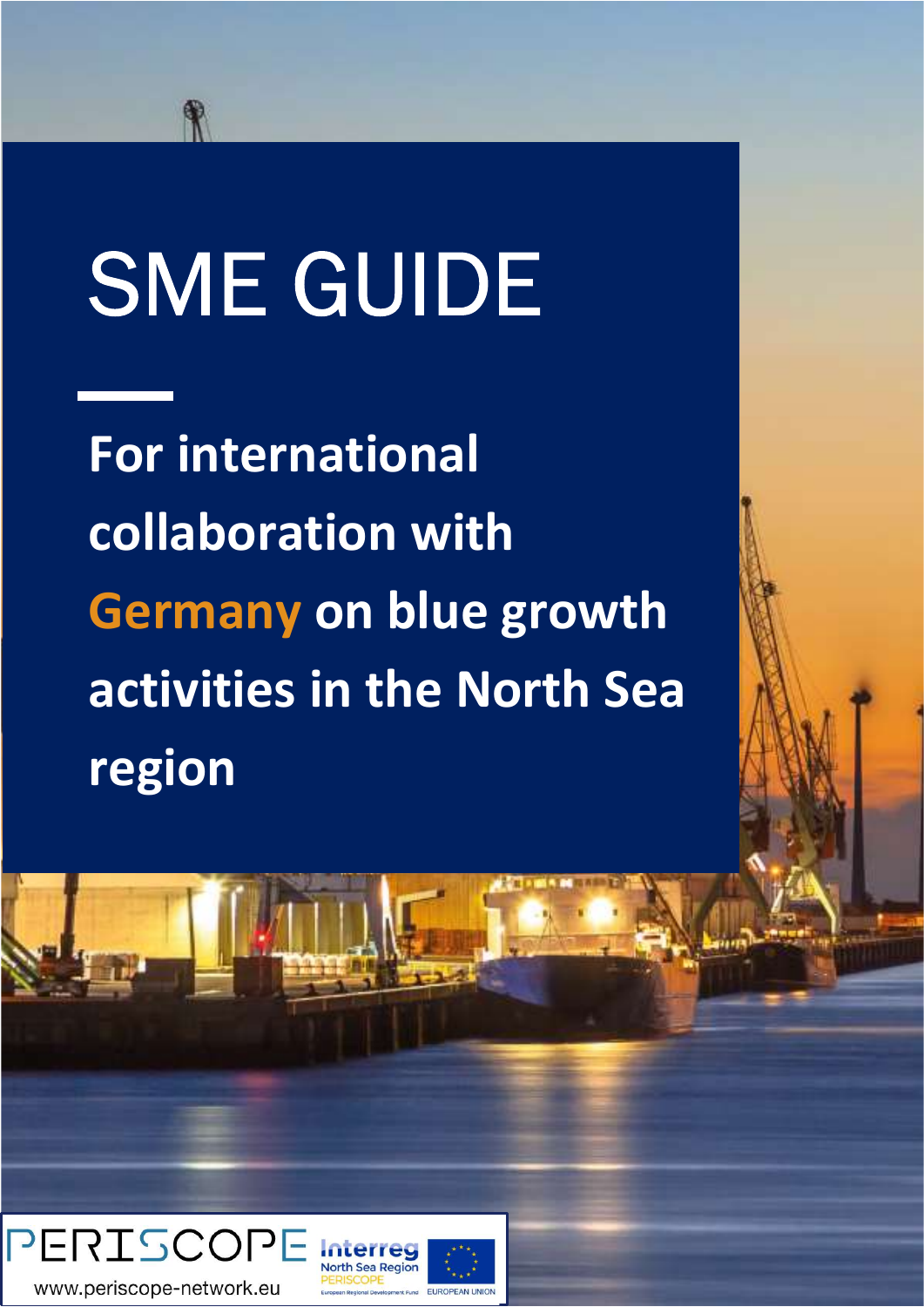Are you working in the marine or maritime sector, the domain of renewable energies or any other field related to blue growth , and thinking of starting a project in the North Sea area? Then you might want to start a collaboration with another region, that has the necessary testing facilities or the specific skills to make the project a success. This guide will give you an overview of the tools for blue growth collaboration that Germany has to offer.

2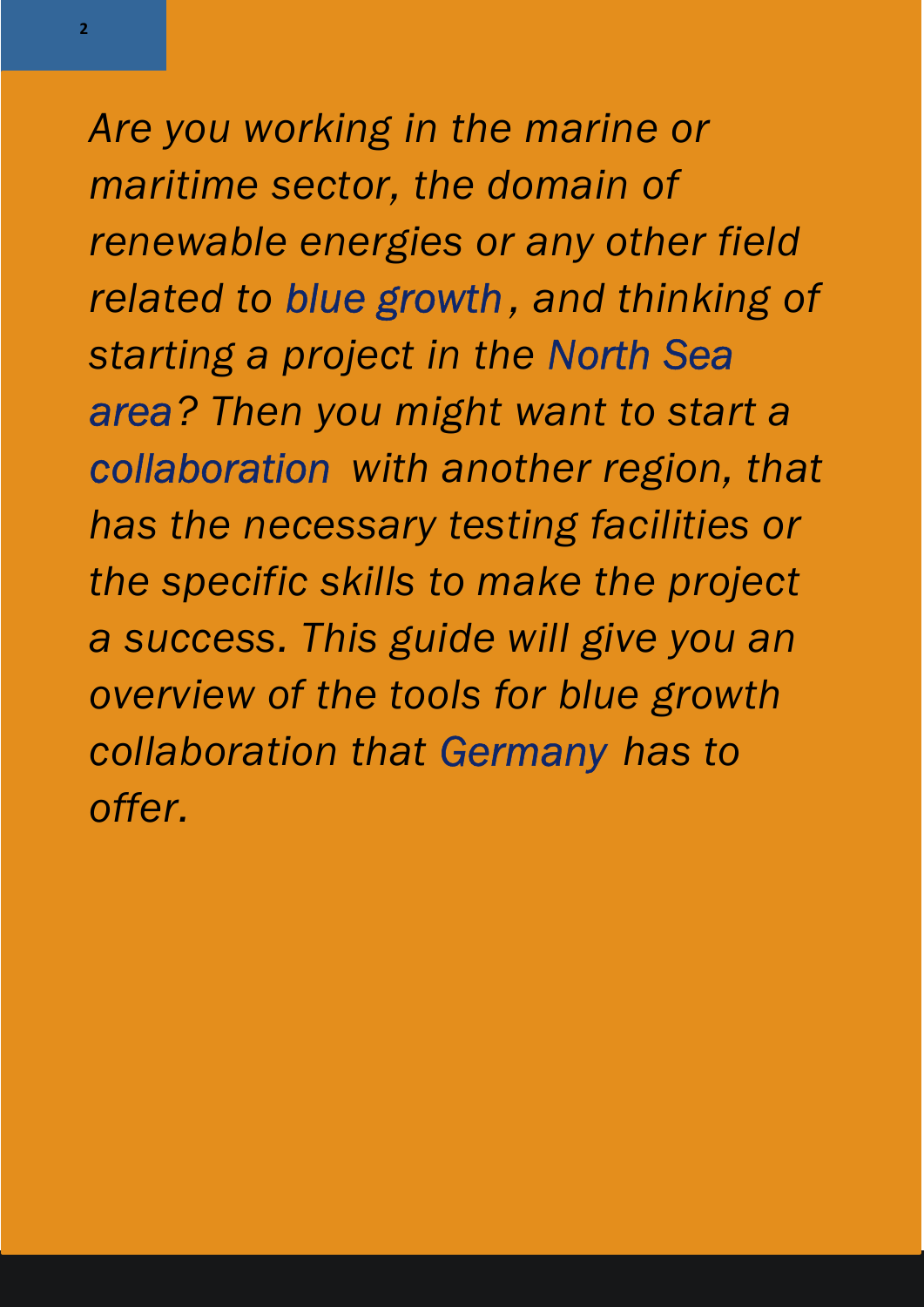### QUICK GUIDE

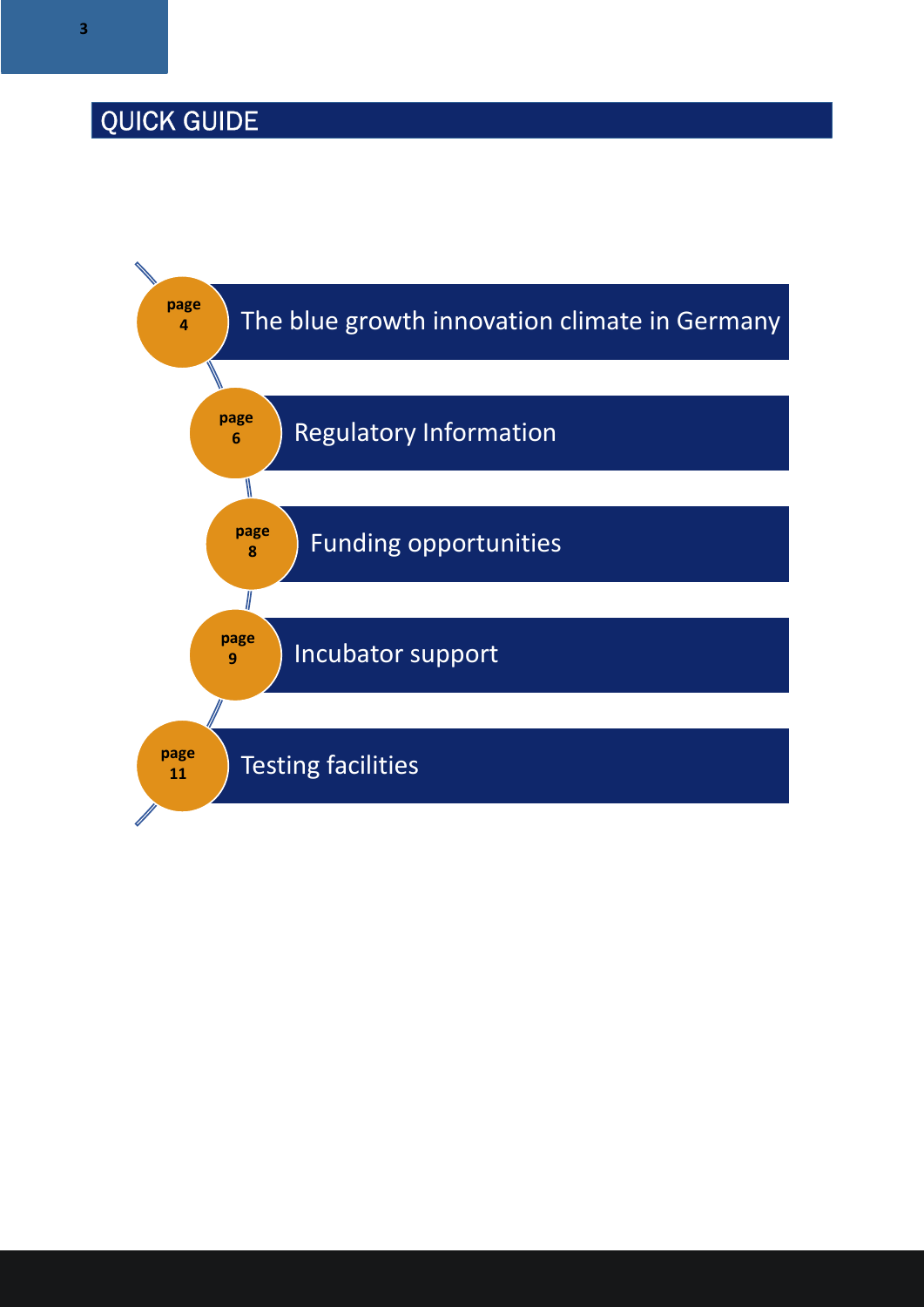### WHAT DOES GERMANY HAVE TO OFFER?

One of the most important areas of the German economy is the maritime industry. Annual turnover is estimated at up to EUR 50 billion and up to 400,000 workers depending directly or indirectly on the maritime industry. The sector is not limited to the key locations on the coasts of the North Sea and the Baltic Sea. Maritime production is carried out throughout Germany: supply companies are based in all regions of Germany, especially in Baden-Württemberg, Bavaria and North Rhine-Westphalia. Federal Ministry for Economic Affairs and Energy. (2017).

Germany is one of the largest seafaring nations in the world. More than 380 shipping companies based in Germany operate around 3000 sea-going ships (German ship register). The total German fleet occupies fourth place in the world merchant fleet (after Greece, Japan and China). The merchant fleet in Germany provides a wide spectrum. The main activity is container transportation, followed by bulk carriers and oil tankers. The merchant fleet also includes cargo vessels with high capacity and special vessels such as reefer vessels, ro-ro vessels, and gas and chemical tankers. German shipping companies are also active and very successful in rendering services for offshore wind farms. The industry is characterised by its modern, high-tech shipbuilding and shipbuilding supply industries – many of which are well-positioned in the global markets –, its globally leading shipping companies – particularly container shipping companies –, its high-performance port and logistics industries, its innovative marine engineering industry, and its renowned maritime research and training facilities. Federal Ministry for Economic Affairs and Energy. (2017); Bundesministerium für Verkehr und digitale Infrastruktur. (2015); Federal Ministry for Economic Affairs and Energy. (n.d.).

The German seaport industry comprises well over 200 port companies in more than 21 locations along the German coast. German seaport operators serve more than 120,000 ships per year and handle around two-thirds of German external seaport trade including around 300 million tonnes of raw materials, agricultural goods, vehicles and commodities in containers and lorries/trailers. Annually approximately 30 million passengers are transported via German seaports. The German ports sector is also a service provider for the on and offshore wind power sector. The Hamburg Metropolitan Region is home to Germany's largest seaport; it is the maritime industry's key location and 145 million tonnes of goods are handled here annually. Pflugfelder, F. (n.d.).

Another part of the maritime sector is the offshore wind energy. This part of the maritime sector is important for it's role in the energy transition but is also an important factor for the economy. In 2014 the sum of investments into the construction of offshore wind farms was around EUR 5.4 billion. In the same year gross employment in the offshore wind energy sector amounted to 18700 people. In 2015 the export ratio was around 50 percent, this is equivalent to approximately EUR 2 billion. (Renewable Energy Sources in Figures, BMWi 2015) In future the sector may manage to reach export ratios of up to 75 percent. Federal Ministry for Economic Affairs and Energy. (2017).

Marine technology is another maritime activity that takes place in Germany. Sustainable use of the oceans will continue to make a significant contribution to an environmentally sound and stable supply of energy and raw materials, thereby playing a strategic role for Germany as an industrial location. Marine technology in Germany covers a wide spectrum and is used in the areas of offshore oil and gas, maritime safety and security, marine mineral resources, marine energy and marine autonomous technology systems.

In 2011 the Government presented a strategy for an integrated maritime policy in the "Maritime Development Plan". This was based on the concept of a holistic, sustainable development of all maritime related policy areas. With the Federal Government's Maritime Agenda 2025 another central building block for this area of industry has been laid. The Agenda includes a comprehensive stock-take and a coherent programme aimed at strengthening the competitiveness of the maritime industry whilst giving equal consideration to the goals of economic growth, high employment potential and stringent environmental and nature conservation requirements.

According the Maritime Agenda 2025, there are several policy objectives for the German maritime industry to focus on:

- 1. Consolidate and expand technological leadership
- 2. Strengthen international competitiveness<br>3. Consolidate competitiveness of German p
- 3. Consolidate competitiveness of German ports, expand infrastructure and secure Germany's leading position as a logistics hub
- 4. Shape maritime transport sustainability strengthen climate and environmental protection and nature conservation
- 5. Contribute to the energy transition using maritime technologies
- 6. Maritime 4.0 use the opportunities of digitalisation
- 7. Strengthen Germany's maritime expertise
- 8. Develop industrial capabilities in naval and coastguard shipbuilding
- 9. Play an active role in shaping the EU's Blue Growth Strategy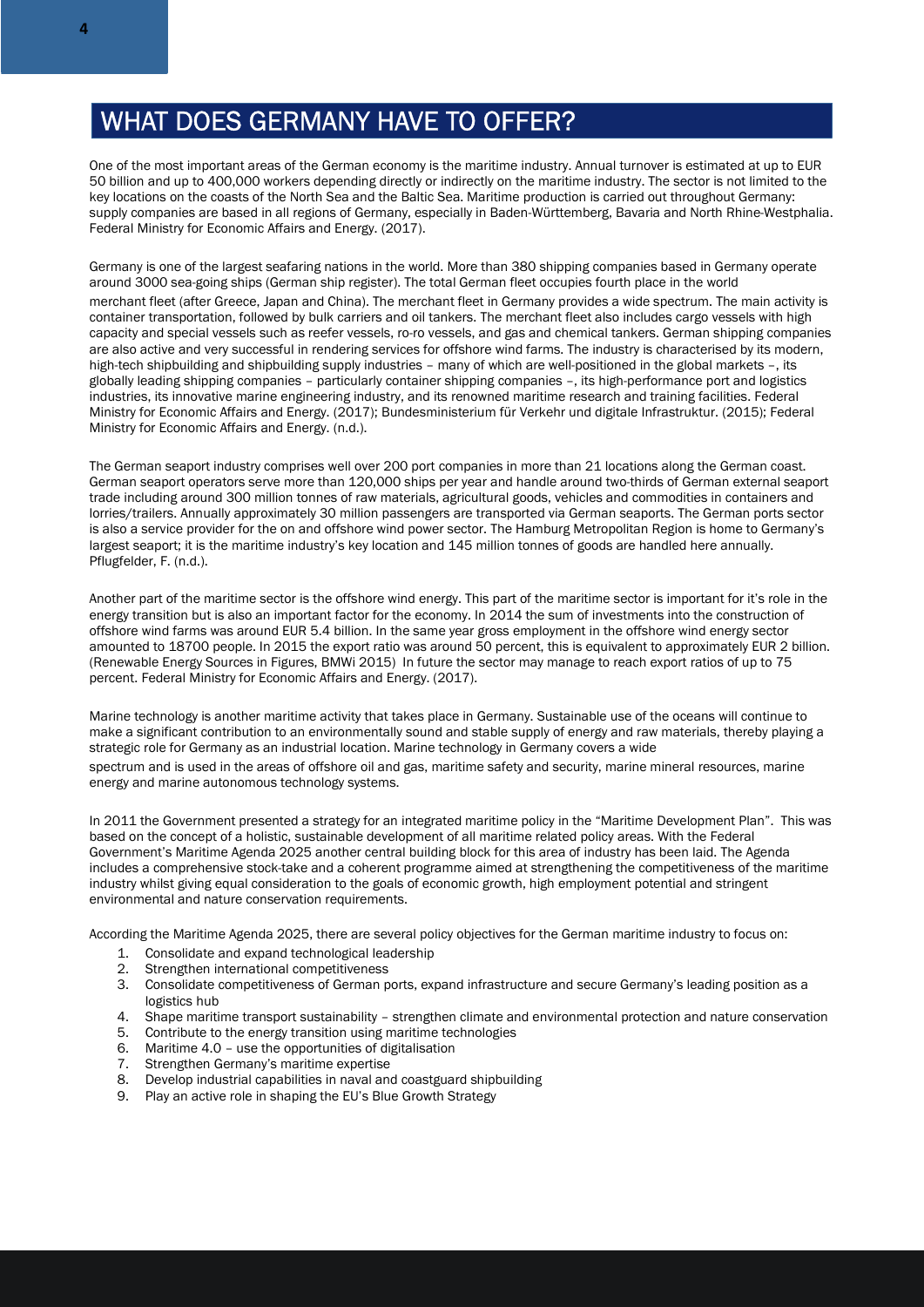When we look at the smart specialization strategies of the German Regions located at the North Sea, the following relevant items are mentioned:

| <b>REGION</b>          | <b>DESCRIPTION</b>                                                                  | <b>ECONOMIC DOMAINS</b>                                                                                                                                                                                                                          | <b>SOURCE</b>              |
|------------------------|-------------------------------------------------------------------------------------|--------------------------------------------------------------------------------------------------------------------------------------------------------------------------------------------------------------------------------------------------|----------------------------|
| Schleswig-<br>Holstein | Maritime economy<br>Maritime technologies,<br>specialised ship co                   | C - Manufacturing<br>C.21 - Basic pharmaceutical products and<br>pharmaceutical preparations<br>C.27 - Electrical equipment<br>                                                                                                                  | <b>Final RIS3 Document</b> |
| Schleswig-<br>Holstein | Renewable energies<br>Services and logistics,<br>biomass, energy ef                 | C - Manufacturing<br>C.27 - Electrical equipment<br>C.28 - Machinery and equipment n.e.c.<br>                                                                                                                                                    | <b>Final RIS3 Document</b> |
| Hamburg                | Logistics                                                                           | H - Transportation and storage<br>H.49 - Land transport and transport via pipelines<br>H.50 - Water transport<br>H.52 - Warehousing and support activities for<br>transportation                                                                 | Final RIS3 Document        |
| Hamburg                | Renewable energy                                                                    | D - Electricity, gas, steam and air conditioning supply<br>D.35 - Electricity, gas, steam and air conditioning<br>supply                                                                                                                         | <b>Final RIS3 Document</b> |
| Lower<br>Saxony        | Maritime economy<br>Green shipping and offshore                                     | C - Manufacturing<br>C.30 - Other transport equipment<br>H - Transportation and storage<br>H.50 - Water transport                                                                                                                                | <b>Final RIS3 Document</b> |
| Lower<br>Saxony        | New materials and<br>manufacturing<br>Lightweight construction,<br>automatisation a | C - Manufacturing<br>C.27 - Electrical equipment<br>C.28 - Machinery and equipment n.e.c.<br>                                                                                                                                                    | Final RIS3 Document        |
| Lower<br>Saxony        | Energy industry<br>Renewable energy, wind<br>energy, fuel cells,                    | D - Electricity, gas, steam and air conditioning supply<br>D.35 - Electricity, gas, steam and air conditioning<br>supply<br>J - Information and communication technologies<br>J.62 - Computer programming, consultancy and<br>related activities | Final RIS3 Document        |
| Weser-Ems              | Energy<br>Bioenergy, Wind energy, Gas,<br>Storage techn                             | D - Electricity, gas, steam and air conditioning supply<br>D.35 - Electricity, gas, steam and air conditioning<br>supply                                                                                                                         | Peer Review                |
| Weser-Ems              | Bioeconomy<br>Plant production, Animal<br>production, Fodde                         | M - Professional, scientific and technical activities<br>M.74 - Other professional, scientific and technical<br>activities                                                                                                                       | Peer Review                |
| Weser-Ems              | Maritime sector<br>Shipbuilding, seafaring, Port<br>industry $/$ $\ldots$           | C - Manufacturing<br>C.29 - Motor vehicles, trailers and semi-trailers<br>C.30 - Other transport equipment                                                                                                                                       | Peer Review                |

(European Commission, N.D.)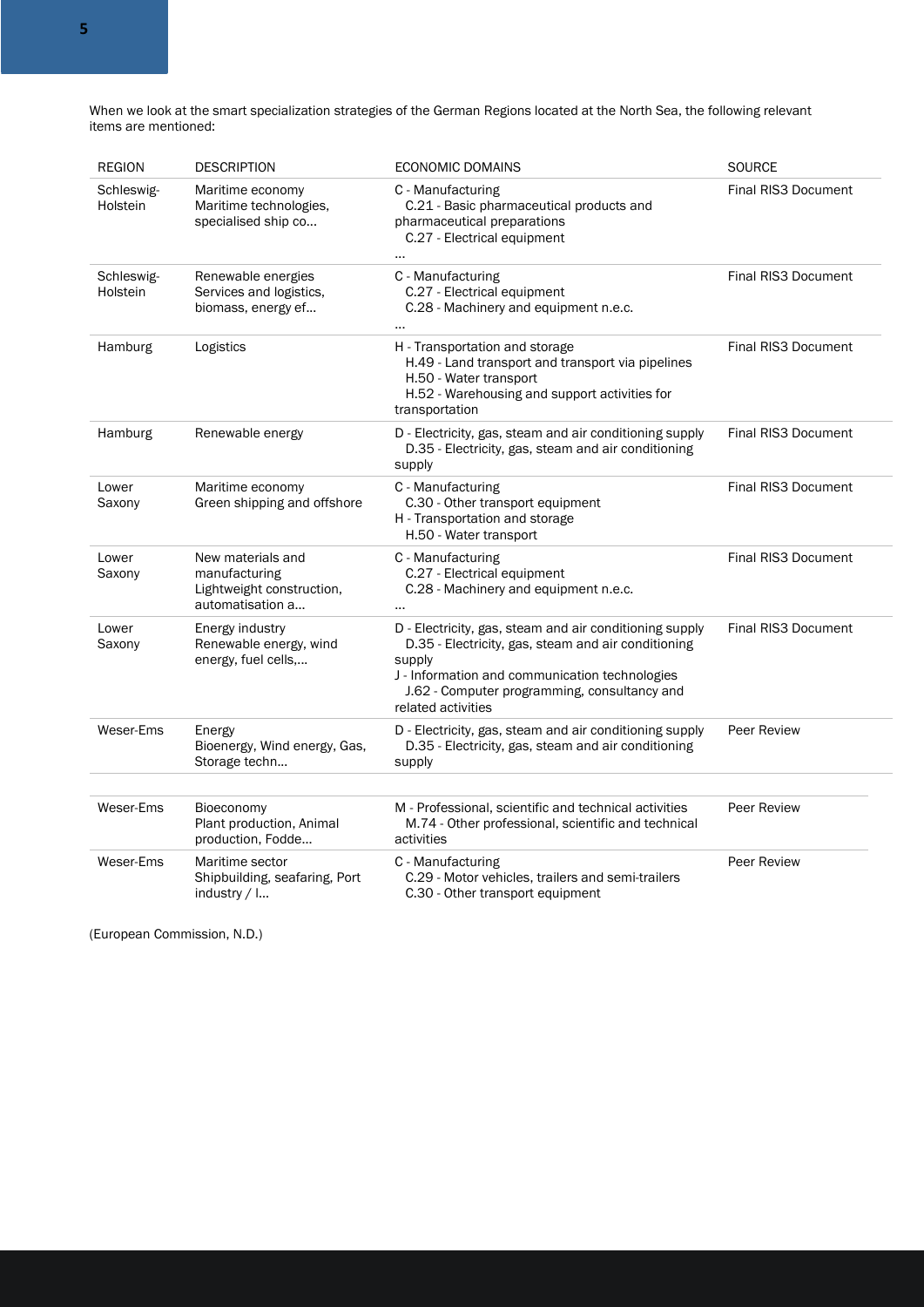### INTELLECTUAL PROPERTY RIGHTS (IPR), REGULATIONS AND STANDARD SUPPORT

IPR

| NATIONAL IPR<br>AMBASSADOR             | <b>WEBSITE</b>      | TELEPHONE NUMBER | EMAIL        |
|----------------------------------------|---------------------|------------------|--------------|
| German Patent and Trade<br>Mark Office | https://www.dpma.de | +49 89 2195-1000 | info@dpma.de |

| MARINE SPATIAL PLANNING |                                                                                     |  |
|-------------------------|-------------------------------------------------------------------------------------|--|
| <b>Policy Document</b>  | Raumordnungspläne für die deutsche ausschließliche Wirtschaftszone                  |  |
| Website                 | https://www.bsh.de/DE/THEMEN/Offshore/Meeresraumplanung/meeresraumplanung_node.html |  |

| REGULATIONS AND STANDARD SUPPORT                                                                                      |                                                                                                                                  |  |
|-----------------------------------------------------------------------------------------------------------------------|----------------------------------------------------------------------------------------------------------------------------------|--|
| AGENCIES TO CONTACT CONCERNING FEDERAL MINISTRY OF TRANSPORT AND DIGITAL INFRASTRUCTURE                               |                                                                                                                                  |  |
| Name agency                                                                                                           | Federal bureau for maritime casualty investigation                                                                               |  |
| Concerning                                                                                                            | German agency for investigating maritime accidents and incidents                                                                 |  |
| Link to website                                                                                                       | http://www.bsu-bund.de/DE/Home/home_node.html                                                                                    |  |
| telephone number                                                                                                      | +49(0)40 31 90 83 11                                                                                                             |  |
| Name agency                                                                                                           | Federal Maritime and Hydrographic Agency                                                                                         |  |
| Concerning                                                                                                            | Maritime safety, hydrographic survey, maritime pollution monitoring, and<br>approvals of offshore installations                  |  |
| Link to website                                                                                                       | https://www.bsh.de/EN/Home/home_node.html                                                                                        |  |
| telephone number                                                                                                      | +49 40 3190-0                                                                                                                    |  |
| AGENCIES TO CONTACT CONCERNING FEDERAL MINISTRY FOR THE ENVIRONMENT, NATURE CONSERVATION AND NECLEAR<br><b>SAFETY</b> |                                                                                                                                  |  |
| Name agency                                                                                                           | <b>Federal Environment Agency</b>                                                                                                |  |
| Concerning                                                                                                            | Immission control and soil conservation, waste management, water resources<br>management and health-related environmental issues |  |
| Link to website                                                                                                       | https://www.umweltbundesamt.de                                                                                                   |  |
| telephone number                                                                                                      | +49 30 / 8903 -5060                                                                                                              |  |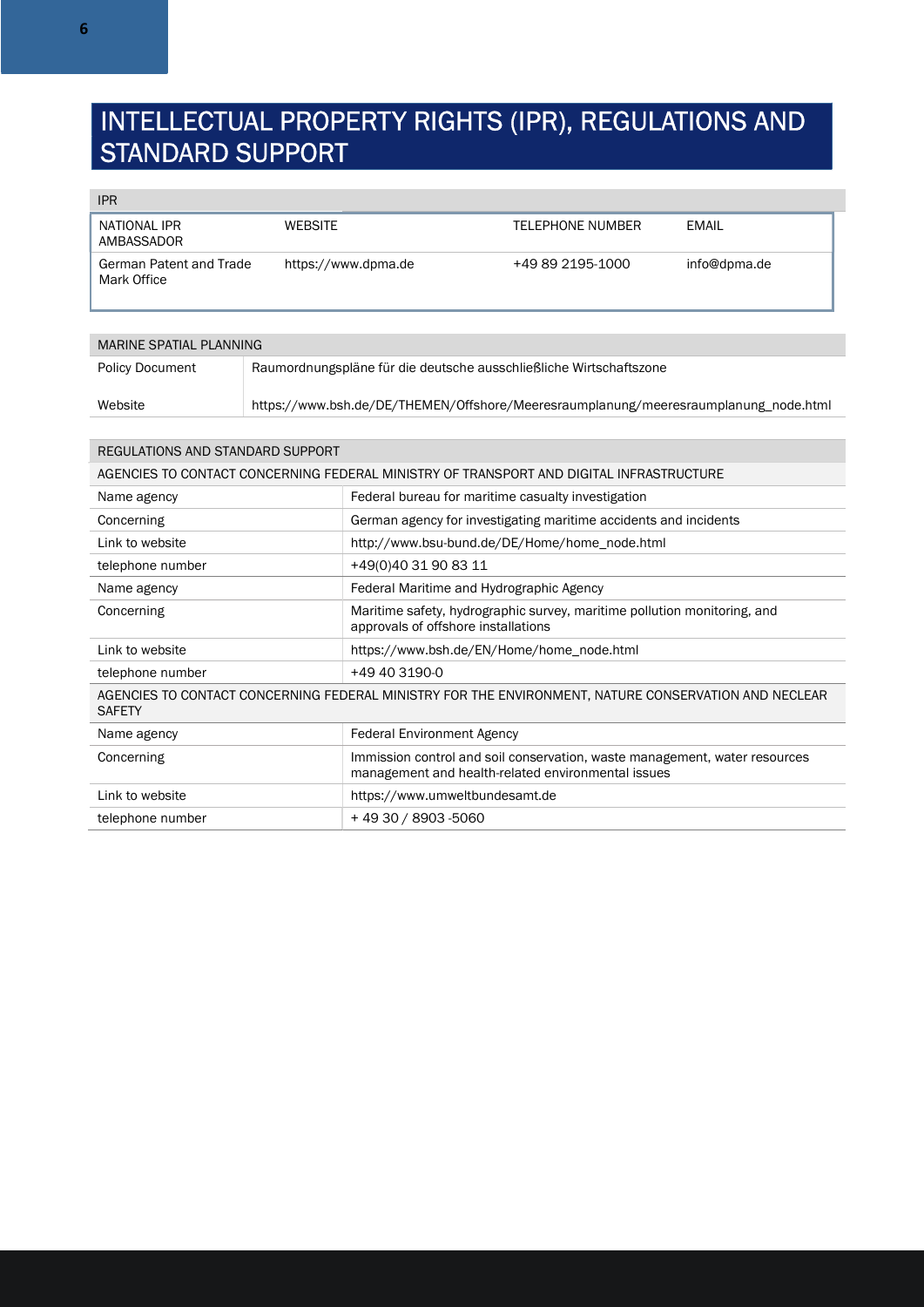| PERMITS AND EXEMPTIONS    |                                                                  |  |
|---------------------------|------------------------------------------------------------------|--|
| Name permit               | Permit for the german exclusive economic zone                    |  |
| <b>Isssuing authority</b> | Federal Maritime and Hydrographic Agency (BSH)                   |  |
| Applies to                | Construction and operation in the German Exclusive Economic Zone |  |
| Link to website           | https://www.bsh.de                                               |  |
| Name permit               | Permit for German territorial waters                             |  |
| Isssuing authority        | <b>Stralsund Mining Authority</b>                                |  |
| Applies to                | Construction and operation in territorial waters                 |  |
| Link to website           | http://www.bergamt-mv.de/                                        |  |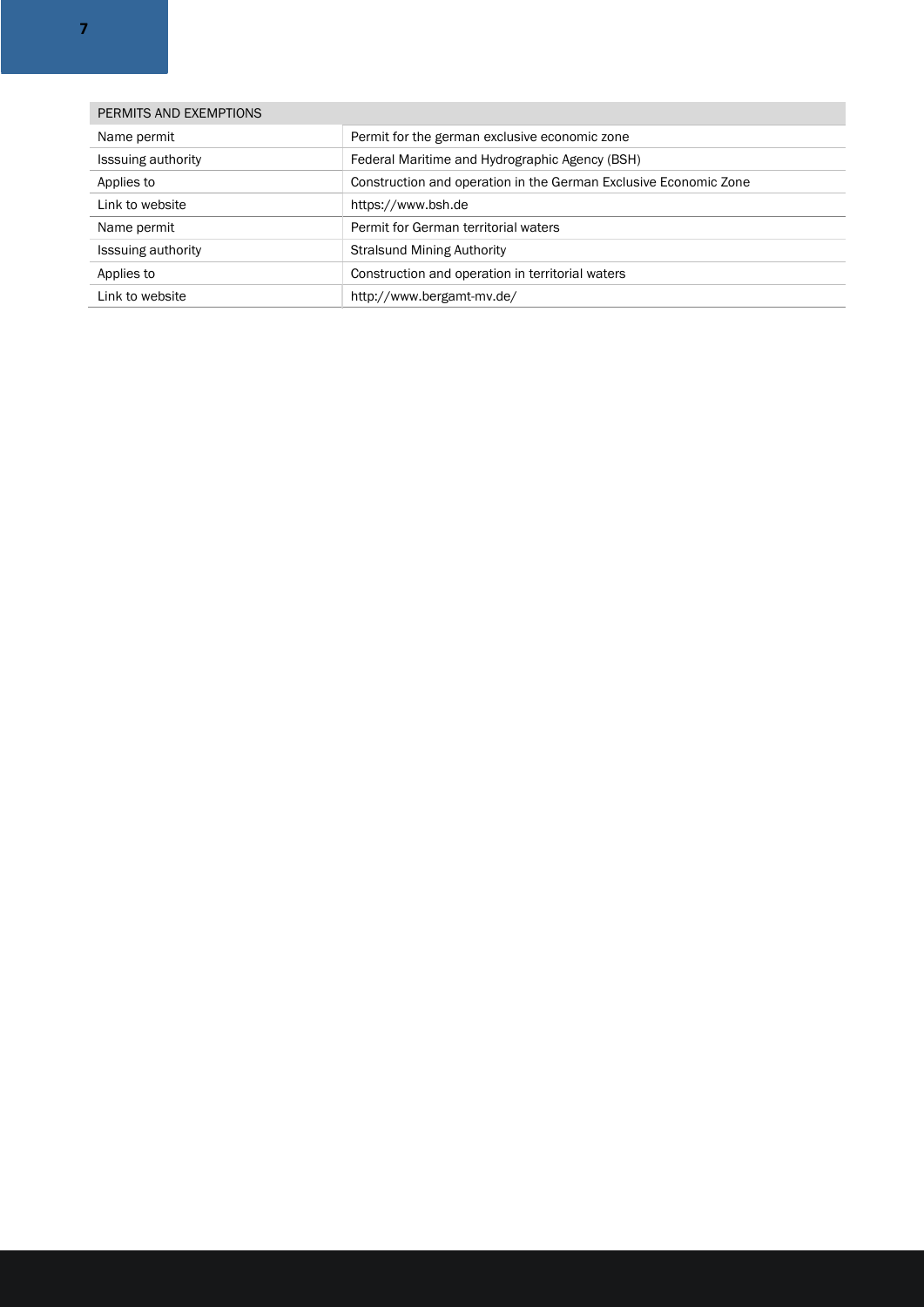### CROSS BORDER FINANCIAL INSTRUMENTS FOR BLUE GROWTH

| TYPE OF FINANCIAL INSTRUMENT | Grant                                                                                                                                                                                                                                                                                                                                                                                             |
|------------------------------|---------------------------------------------------------------------------------------------------------------------------------------------------------------------------------------------------------------------------------------------------------------------------------------------------------------------------------------------------------------------------------------------------|
| NAME FINANCIAL INSTRUMENT    | Interreg North West Europe                                                                                                                                                                                                                                                                                                                                                                        |
| <b>DESCRIPTION</b>           | The purpose of Interreg NWE is to reduce disparities between<br>$\bullet$<br>the various regions in North-West Europe. In the current<br>programming period there will be a focus on three thematic<br>priorities, identified as key to achieve the ambition and to<br>tackle the most pressing challenges of North-West Europe:<br>Innovation, Low carbon and Resource and materials efficiency. |
| <b>WEBSITE</b>               | http://www.nweurope.eu/                                                                                                                                                                                                                                                                                                                                                                           |
| TYPE OF FINANCIAL INSTRUMENT | Grant                                                                                                                                                                                                                                                                                                                                                                                             |
| NAME FINANCIAL INSTRUMENT    | <b>Interreg Germany Netherlands</b>                                                                                                                                                                                                                                                                                                                                                               |
| <b>DESCRIPTION</b>           | Interreg Germany Netherlands supports projects that have a cross-border<br>character and are sustainable.                                                                                                                                                                                                                                                                                         |
|                              | Every project should contribute to one of two priorities. These priorities<br>are innovation and sociocultural and territorial cohesion.                                                                                                                                                                                                                                                          |
| <b>WEBSITE</b>               | https://www.deutschland-nederland.eu/nl/                                                                                                                                                                                                                                                                                                                                                          |
| TYPE OF FINANCIAL INSTRUMENT | Grant                                                                                                                                                                                                                                                                                                                                                                                             |
| NAME FINANCIAL INSTRUMENT    | Interreg Euregio Maas-Rijn                                                                                                                                                                                                                                                                                                                                                                        |
| DESCRIPTION                  | The Interreg V Euregio Maas-Rijn program (from 2014 to 2020)<br>eliminates bottlenecks and practical barriers to strengthen the potential<br>of (and in) the Meuse-Rhine Euroregion.<br>The four priorities are:<br>- Innovation<br>- Economy<br>- Social inclusion and training<br>- Territorial development                                                                                     |
| <b>WEBSITE</b>               | https://www.interregemr.eu/                                                                                                                                                                                                                                                                                                                                                                       |
| TYPE OF FINANCIAL INSTRUMENT | Grant                                                                                                                                                                                                                                                                                                                                                                                             |
| NAME FINANCIAL INSTRUMENT    | <b>DFG</b>                                                                                                                                                                                                                                                                                                                                                                                        |
|                              | German Research Foundation                                                                                                                                                                                                                                                                                                                                                                        |
| <b>DESCRIPTION</b>           | The DFG supports research in science, engineering, and the humanities<br>through a variety of grant programmes, prizes and by funding<br>infrastructure.<br>Proposals are submitted in a particular field of curiosity-driven basic<br>research that they themselves select. Interdisciplinary proposals are also                                                                                 |
|                              | considered.<br>The DFG supports projects from all areas of science and especially<br>promotes interdisciplinary cooperation among researchers.                                                                                                                                                                                                                                                    |
| <b>WEBSITE</b>               | https://www.dfg.de/en/                                                                                                                                                                                                                                                                                                                                                                            |
| TYPE OF FINANCIAL INSTRUMENT | Grant                                                                                                                                                                                                                                                                                                                                                                                             |
| NAME FINANCIAL INSTRUMENT    | <b>Renewable Resources</b>                                                                                                                                                                                                                                                                                                                                                                        |
| <b>DESCRIPTION</b>           | The "Renewable Resources" funding program sets the framework<br>conditions for the promotion of research, development and<br>demonstration projects on renewable raw materials by the Federal<br>Ministry of Food and Agriculture (BMEL).                                                                                                                                                         |
| <b>WEBSITE</b>               | https://www.fnr.de/                                                                                                                                                                                                                                                                                                                                                                               |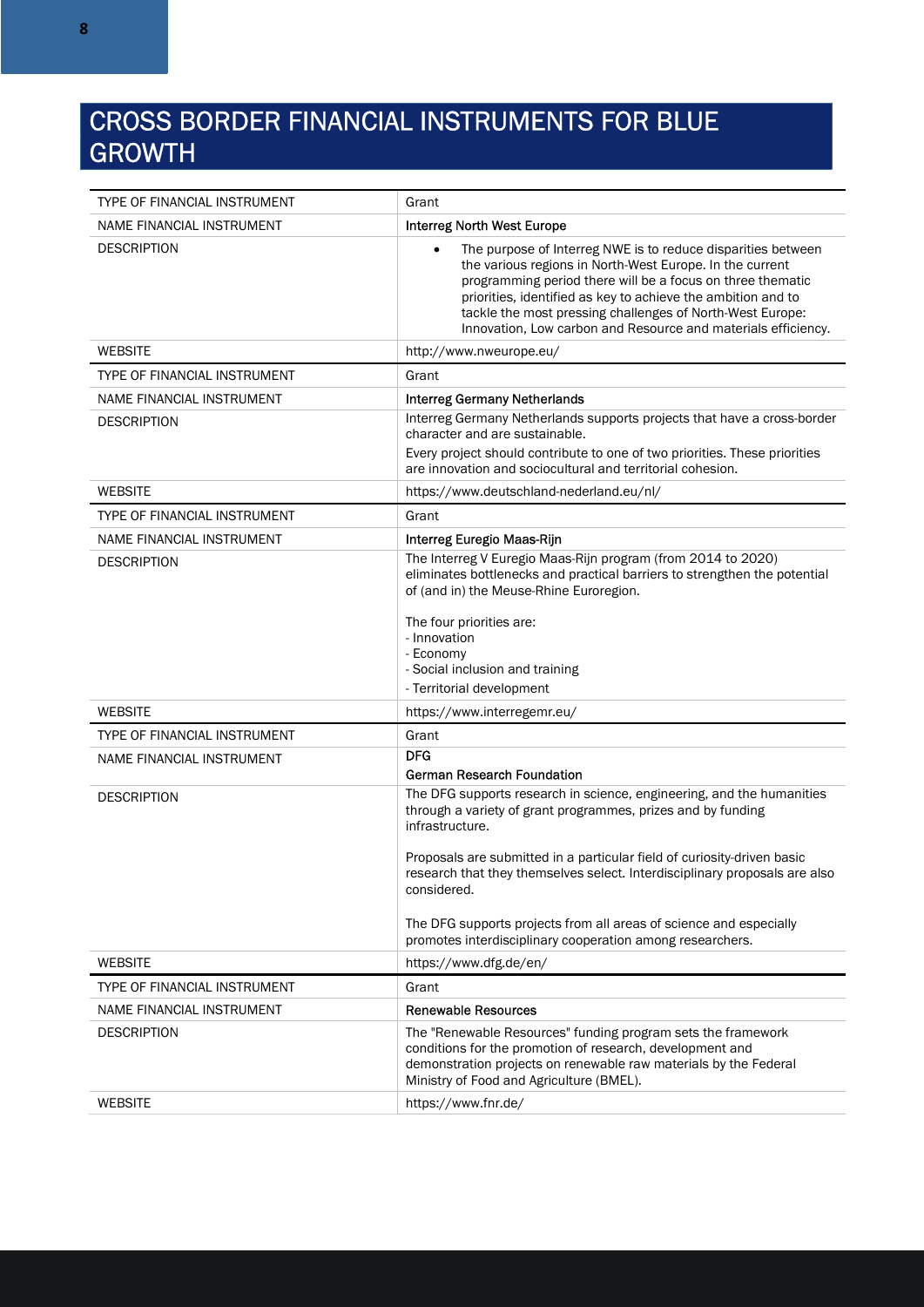### SME ORIENTED INCUBATOR SUPPORT



| NAMF           | <b>STARTUPBOOTCAMP</b>                                                       |
|----------------|------------------------------------------------------------------------------|
| MAIN TOPICS    | Smart transportation and energy                                              |
| <b>ADRESS</b>  | Charlottenstraße 2, 10969 BERLIN                                             |
| <b>WEBSITE</b> | Https://www.startupbootcamp.org/accelerator/smart-transportation-<br>energy/ |

## RAINMAKING

| <b>NAME</b>   | TRADE AND TRANSPORT IMPACT PROGRAM                                                                                                                                         |
|---------------|----------------------------------------------------------------------------------------------------------------------------------------------------------------------------|
| MAIN TOPICS   | Specialized in maritime, logistics and transport. Focus areas include safety, security and<br>crew welfare, optimisation of port and vessel operations, autonomous future. |
| <b>ADRESS</b> | Hamburg                                                                                                                                                                    |
| WFRSITF       | Https://tradewithimpact.com/                                                                                                                                               |



| <b>NAMF</b>    | CLIMATE-KIC                                                                                                                                      |
|----------------|--------------------------------------------------------------------------------------------------------------------------------------------------|
| MAIN TOPICS    | Climate change, supporting innovative solutions that drive more influence<br>in the climate change field and effectively combats climate change. |
| <b>ADRESS</b>  | Euref campus 13, 10829 berlin                                                                                                                    |
| <b>WEBSITE</b> | Https://dach.climate-kic.org/en/germany/                                                                                                         |



### **XPRENEURS**

| <b>NAME</b>   | <b>XPRENEURS</b>                                                                                                                                                           |
|---------------|----------------------------------------------------------------------------------------------------------------------------------------------------------------------------|
| MAIN TOPICS   | Software and hardware, artificial intelligence (ai), internet of things (iot), additive<br>manufacturing (3d printing), robotics and augmented and virtual reality (ar/vr) |
| <b>ADRESS</b> | ROSENLHEIMER straße 143C, 81671 MÜNCHEN                                                                                                                                    |
| WEBSITE       | Https://xpreneurs.io/                                                                                                                                                      |



| <b>NAME</b>    | MARITIME STARTUPS                                                  |
|----------------|--------------------------------------------------------------------|
| MAIN TOPICS    | Maritime                                                           |
| <b>ADRESS</b>  | Locations in bremen, cologne, hamburg, karlsruhe, leer and rostock |
| <b>WEBSITE</b> | Https://www.maritimestartups.de/                                   |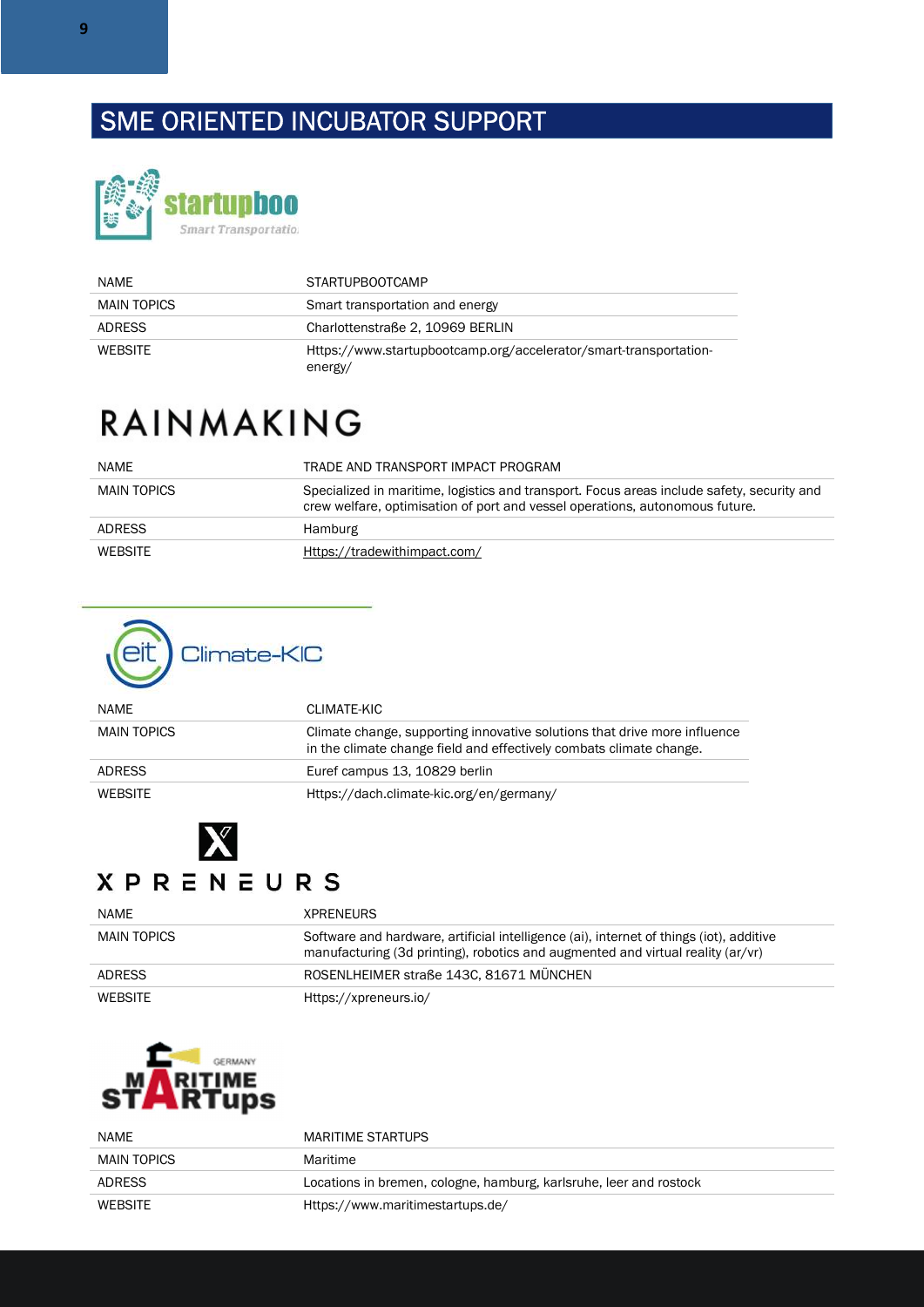

| NAME          | <b>SEAD</b>                    |
|---------------|--------------------------------|
| MAIN TOPICS   | Maritime                       |
| <b>ADRESS</b> | Domstrasse 17, d-20095 hamburg |
| WEBSITE       | Https://sead.ac                |



| NEXT                      |
|---------------------------|
| LOGISTICS                 |
| <i><b>ACCELERATOR</b></i> |

| NAME           | NLA                                           |
|----------------|-----------------------------------------------|
| MAIN TOPICS    | Logistics accelerator                         |
| <b>ADRESS</b>  | Am sandtorkai 27/28, vii boden, 20457 hamburg |
| <b>WEBSITE</b> | Https://www.nla.vc/                           |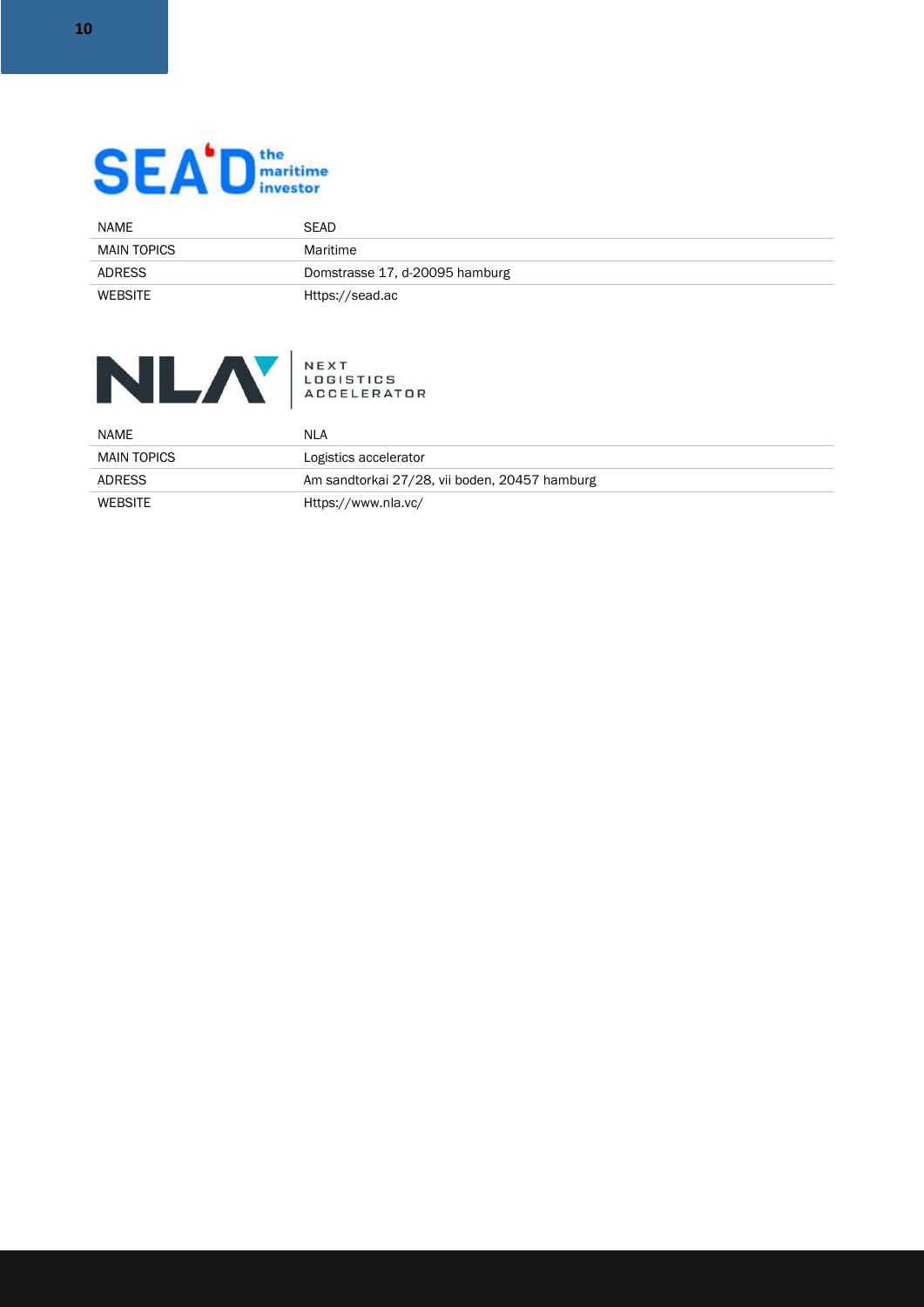### TESTING FACILITIES AND CO-WORKING SPACES



| NAME ORGANISATION         | FRAUNHOFER INSTITUTE FOR WIND ENERGY AND ENERGY SYSTEM                                                                            |
|---------------------------|-----------------------------------------------------------------------------------------------------------------------------------|
| <b>FOCUS</b>              | Energy                                                                                                                            |
| <b>TYPE OF TECHNOLOGY</b> | Flumes and test labs for ocean engineering. Testing of sensors, corrosion protection,<br>anti-fouling systems and mic-inhibitors. |
| <b>FACILITIES</b>         | Test lab at the river weser mouth                                                                                                 |
| <b>WEBSITE</b>            | Https://www.iwes.fraunhofer.de/                                                                                                   |



| <b>NAME</b>              | ALFRED WEGENER INSTITUTE FOR POLAR AND MARINE RESEARCH |
|--------------------------|--------------------------------------------------------|
| <b>FOCUS</b>             | Polar research and the exploration of the sea          |
| EQUIPMENT AND FACILITIES | 5 research vessels                                     |
|                          | 6 research locations in romote areas                   |
|                          | 2 research aircrafts                                   |
|                          | 2 under water observatories                            |
|                          | Meteorological observatory (antarctica)                |
|                          | Geophysical observatory (antarctica)                   |
|                          | 4 laboratories (proxy, nmr, ice core and c-14)         |
| <b>WFRSITF</b>           | Https://www.awi.de                                     |



### Helmholtz Centre for Ocean Research Kiel

| NAME                     | GEOMAR HELMHOLTZ CENTRE FOR OCEAN RESEARCH KIEL                                                                                                                                 |
|--------------------------|---------------------------------------------------------------------------------------------------------------------------------------------------------------------------------|
| <b>FOCUS</b>             | Marine science, investigates the chemical, physical, biological, and geological processes<br>in the oceans, as well as their interactions with the seafloor and the atmosphere. |
| EQUIPMENT AND FACILITIES | Underwater vehicles and large equipment                                                                                                                                         |
| <b>WEBSITE</b>           | Https://www.geomar.de                                                                                                                                                           |



| NAME                     | UNIVERSITY OF GREIFSWALD           |
|--------------------------|------------------------------------|
| <b>FOCUS</b>             | Marine biology                     |
| EQUIPMENT AND FACILITIES | Marine biology station             |
| <b>WEBSITE</b>           | Https://biologie.uni-greifswald.de |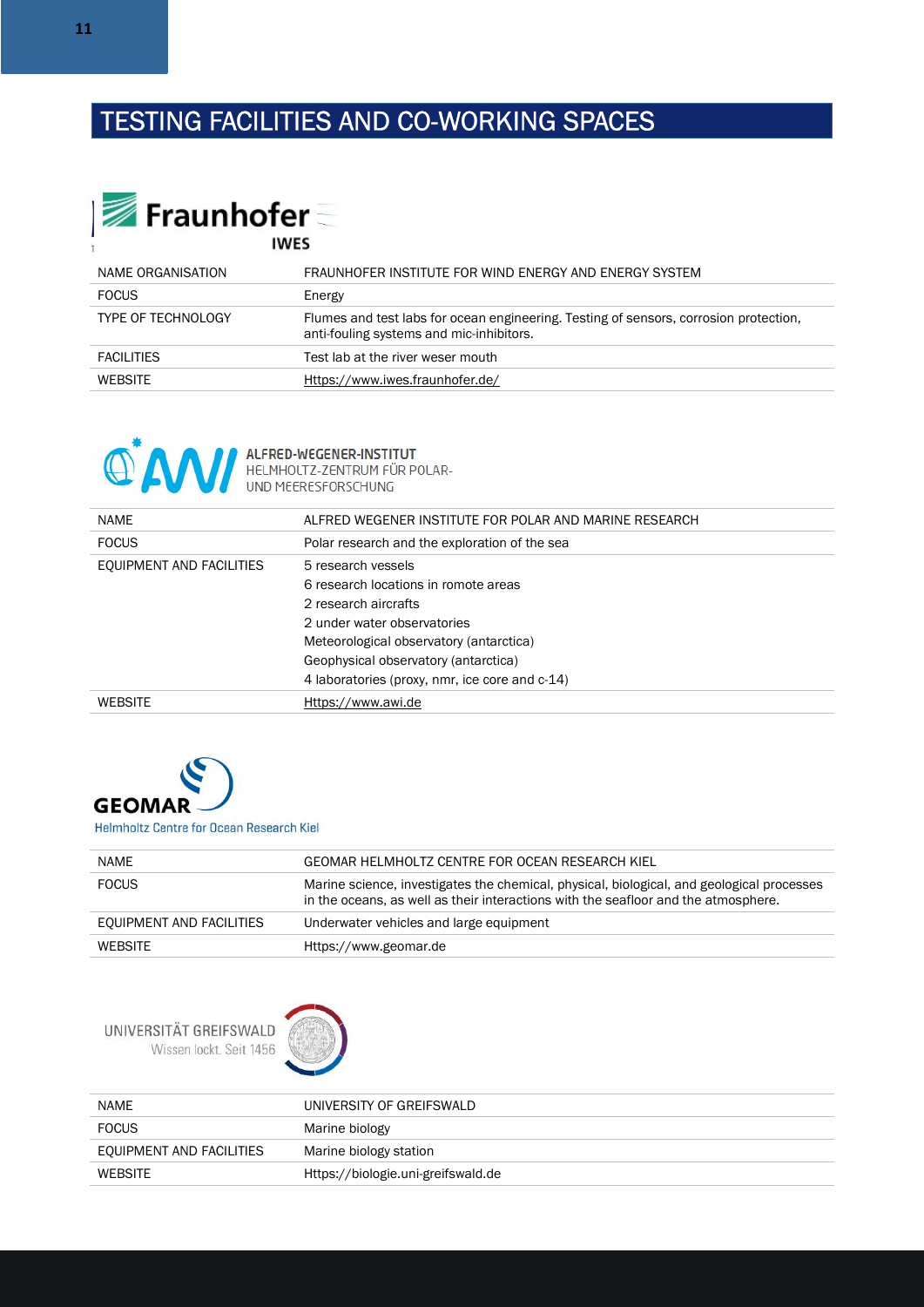| Leibniz<br>Association   |                                                          |
|--------------------------|----------------------------------------------------------|
| NAME ORGANISATION        | LEIBNIZ CENTER FOR TROPICAL MARINE RESEARCH              |
| <b>FOCUS</b>             | Marine research                                          |
| EQUIPMENT AND FACILITIES | Aquaculture research facilities, experimental laboratory |
| <b>WEBSITE</b>           | Https://www.leibniz-gemeinschaft.de                      |



| <b>NAME</b>              | MAX PLANCK SOCIETY (RESEARCH CENTRE)      |
|--------------------------|-------------------------------------------|
| <b>FOCUS</b>             | Marine microbiology                       |
| EQUIPMENT AND FACILITIES | Marine bilogy station, genomic facilities |
| <b>WEBSITE</b>           | Https://www.mpg.de                        |

# Universität Bremen

| <b>NAME</b>              | UNIVERSITY OF BREMEN                                            |
|--------------------------|-----------------------------------------------------------------|
| <b>FOCUS</b>             | Bathymetry, biogeochemistry, hydrography, physical oceanography |
| EQUIPMENT AND FACILITIES | Underwater vehicles and large equipment                         |
| <b>WFRSITE</b>           | Https://www.uni-bremen.de/                                      |



# Deutsches Zentrum<br>DLR für Luft- und Raumfahrt

German Aerospace Center

| NAME                     | AIRBUS DEFENCE AND SPACE SAS / GERMAN AEROSPACE CENTER |
|--------------------------|--------------------------------------------------------|
| <b>FOCUS</b>             | Marine environment                                     |
| EQUIPMENT AND FACILITIES | Satellites for sea and ocean observation               |
| <b>WEBSITE</b>           | Https://www.dlr.de                                     |
|                          |                                                        |



**BUNDESAMT FÜR<br>SEESCHIFFFAHRT<br>UND<br>HYDROGRAPHIE** 

| <b>NAME</b>              | FEDERAL MARITIME AND HYDROGRAPHIC AGENCY   |
|--------------------------|--------------------------------------------|
| <b>FOCUS</b>             | Marine data provider and oceanic profilers |
| EQUIPMENT AND FACILITIES | Data banks and mobile ocean observatories  |
| <b>WEBSITE</b>           | Https://www.bsh.de                         |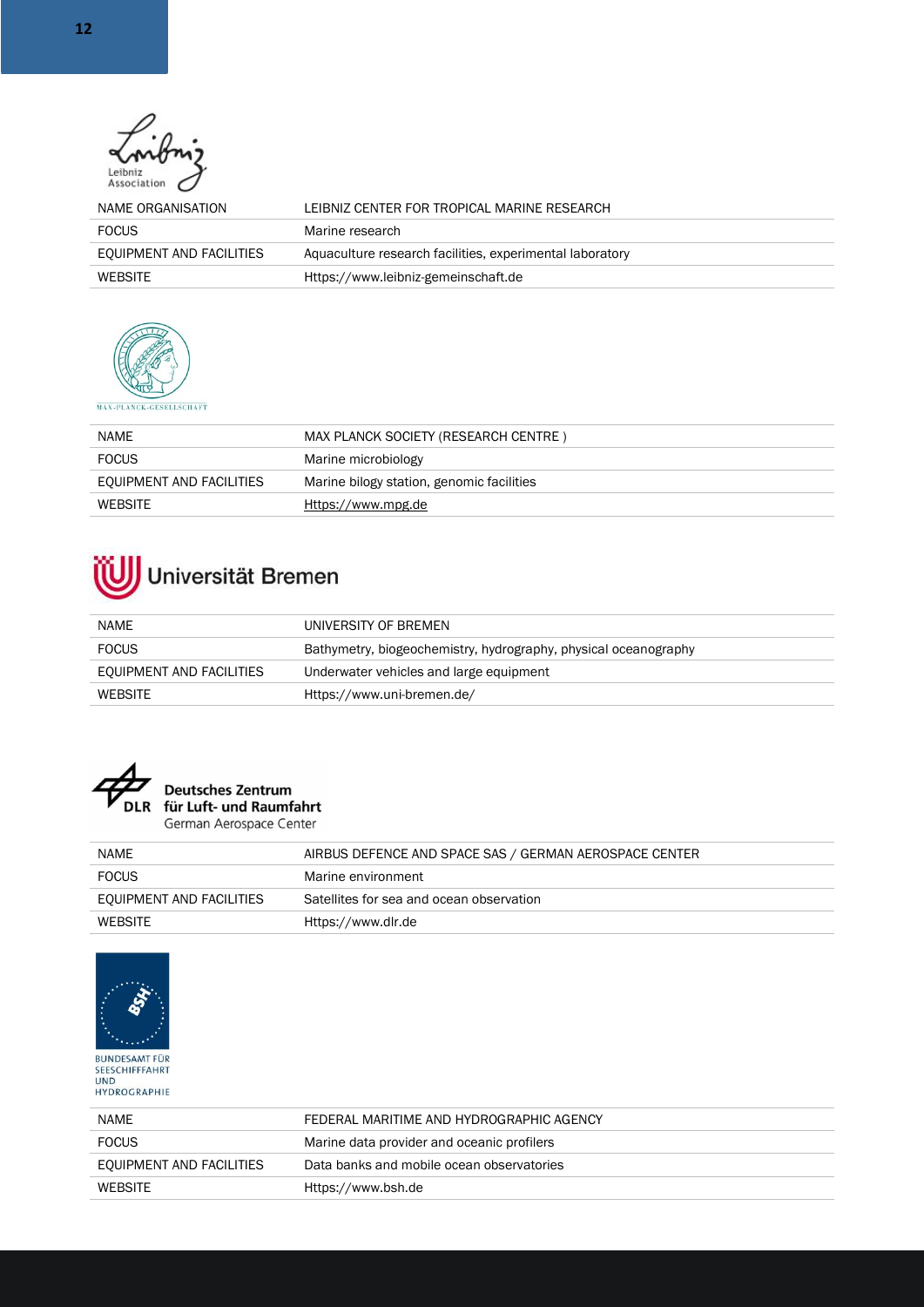

| NAME                     | HAMBURG SHIP MODEL BASIN                   |
|--------------------------|--------------------------------------------|
| <b>FOCUS</b>             | Flumes and test labs for ocean engineering |
| EQUIPMENT AND FACILITIES | Ice model tank, flume tank                 |
| <b>WEBSITE</b>           | Https://www.hsva.de/                       |



| <b>NAME</b>              | LEIBNIZ UNIVERSITY HANNOVER/TECHNICAL UNIVERSITY BRAUNSCHWEIG |
|--------------------------|---------------------------------------------------------------|
| <b>FOCUS</b>             | Flumes and test labs for ocean engineering                    |
| EQUIPMENT AND FACILITIES | Large wave flume                                              |
| <b>WEBSITE</b>           | Https://www.fzk.uni-hannover.de                               |



### Gesellschaft<br>für Marine Aquakultur

| <b>NAME</b>              | GESELLSCHAFT FUER MARINE AQUAKULTUR MBH                                   |
|--------------------------|---------------------------------------------------------------------------|
| <b>FOCUS</b>             | Aquaculture                                                               |
| EQUIPMENT AND FACILITIES | 8 recirculation systems with water treatment and heating/cooling facility |
| <b>WEBSITE</b>           | Https://www.gma-buesum.de                                                 |



Kiel University<br>Christian-Albrechts-Universität zu Kiel

| NAME                     | KIEL UNIVERSITY             |
|--------------------------|-----------------------------|
| <b>FOCUS</b>             | Marine research             |
| EQUIPMENT AND FACILITIES | Research vessels            |
| <b>WEBSITE</b>           | Https://www.uni-kiel.de/en/ |

# **SENCKENBERG**

world of biodiversity

| NAME                     | SENCKENBERG NATURE RESEARCH SOCIETY |
|--------------------------|-------------------------------------|
| <b>FOCUS</b>             | Local/coastal nature research       |
| EQUIPMENT AND FACILITIES | Research vessels                    |
| WEBSITE                  | Https://www.senckenberg.de          |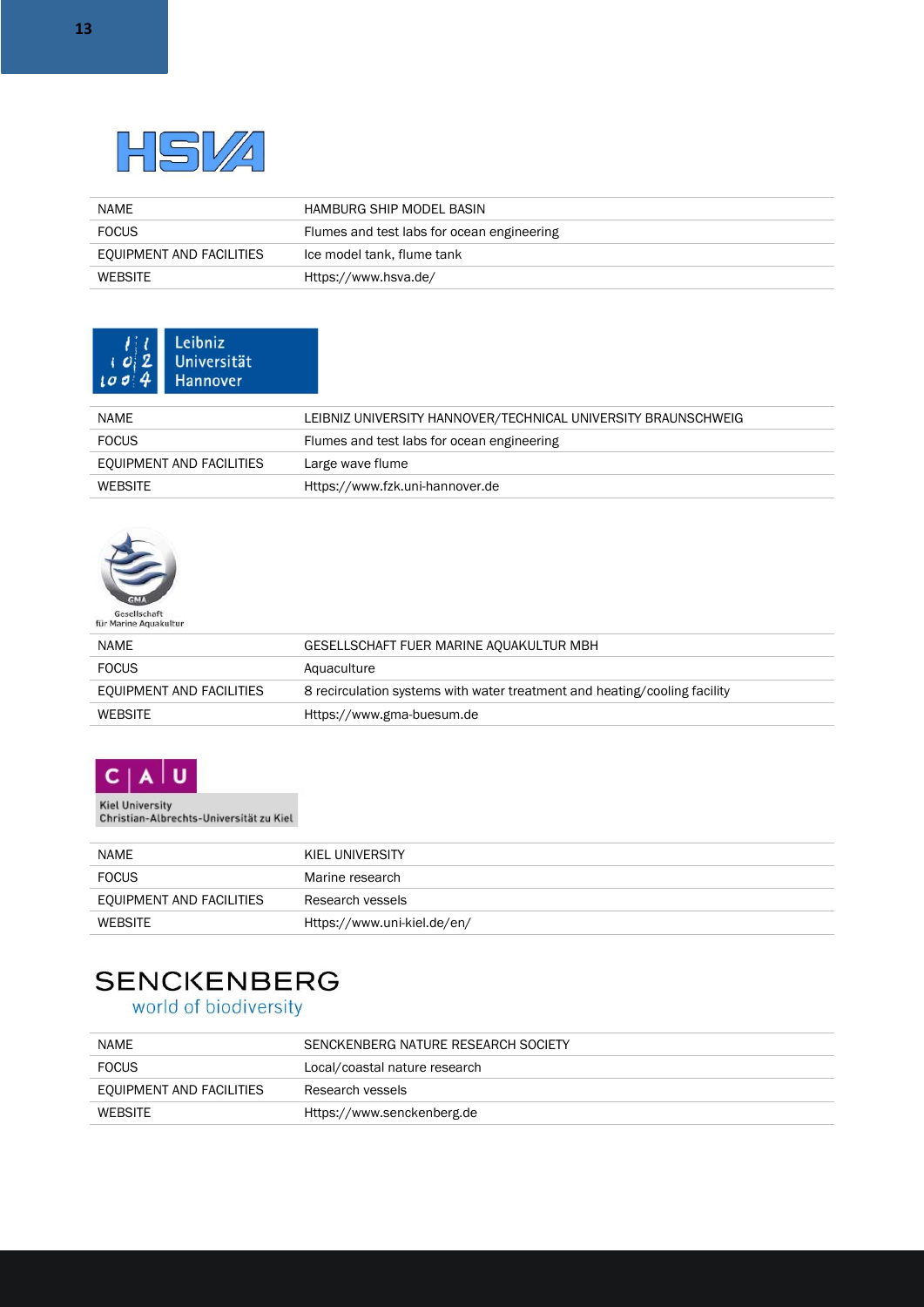

| <b>NAME</b>              | EUROPEAN MOLECULAR BIOLOGY LABORATORY (EMBL HEILDELBERG) |
|--------------------------|----------------------------------------------------------|
| <b>FOCUS</b>             | Marine biology                                           |
| EQUIPMENT AND FACILITIES | Genomic facilities                                       |
| <b>WEBSITE</b>           | Https://www.embl.de                                      |



### University of Stuttgart

| NAME                     | UNIVERSITY OF STUTTGART                 |
|--------------------------|-----------------------------------------|
| <b>FOCUS</b>             | Ocean engineering                       |
| EQUIPMENT AND FACILITIES | Flumes and test labs, turbine test rigs |
| <b>WEBSITE</b>           | Https://www.uni-stuttgart.de            |



| NAME                     | UNIVERSITY OF ROSTOCK       |
|--------------------------|-----------------------------|
| <b>FOCUS</b>             | Biology, marine environment |
| EQUIPMENT AND FACILITIES | Marine biology station      |
| <b>WEBSITE</b>           | Https://uni-rostock.de      |